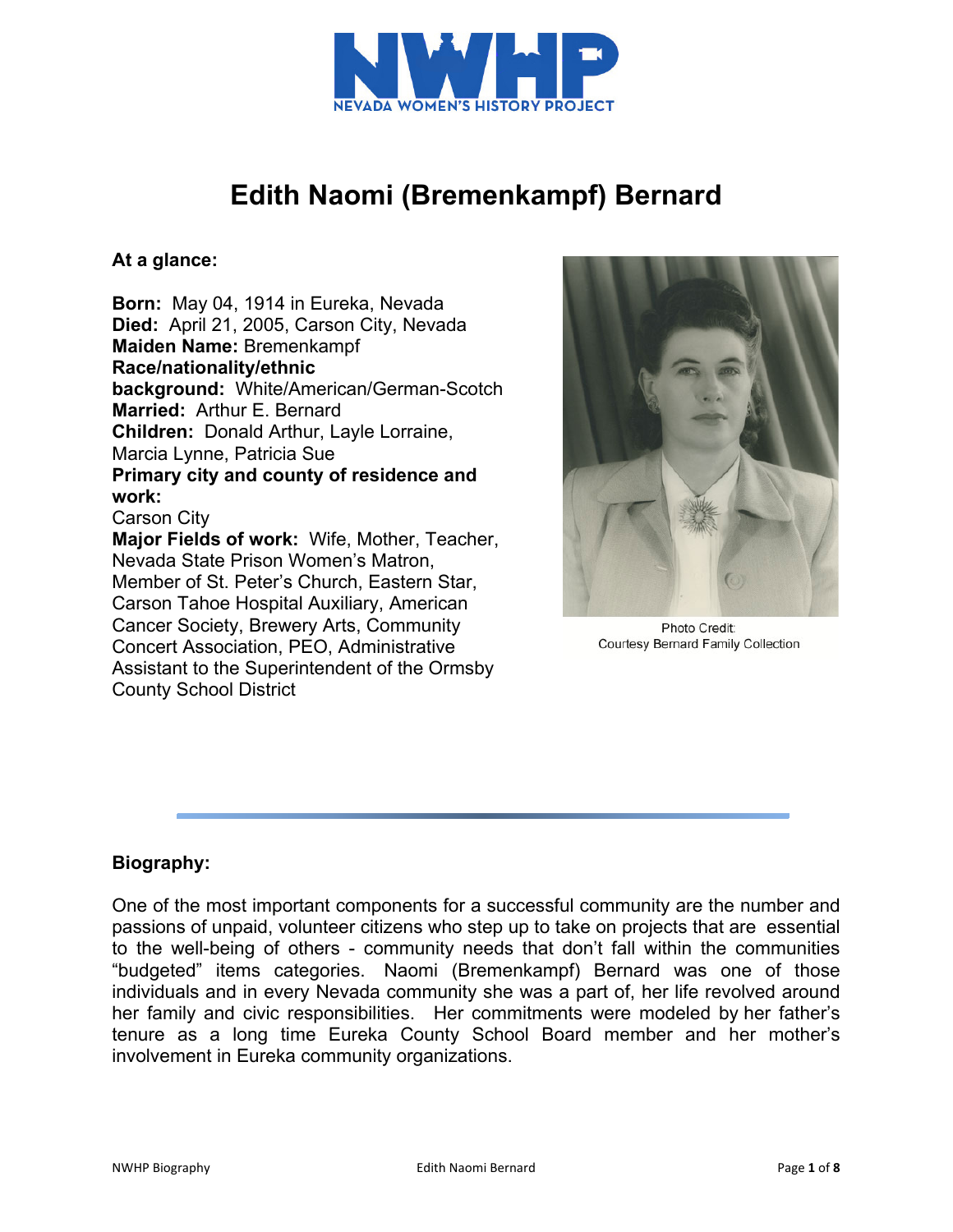Edith Naomi Bremenkampf was born May 4, 1914, in Eureka, Nevada as the youngest child of Herman G. and Jeanette (Farlinger) Bremenkampf. She and her older siblings Herman George and Ella Francis attended Eureka County schools where Naomi graduated in 1931 at the age of 16. Besides lettering in both basketball and track in high school, and participating in local plays and Chautauqua presentations, she also worked part time as a typesetter for the local newspaper, the Eureka Daily Sentinel. Naomi often told her children that as early as she could remember, the Bremenkampf household was a gathering place for Eureka's young people. Her older brother and sister's friends had assembled at the Bremenkampf home after school and on weekends and Naomi's friends continued that custom as they crowded into the small family home where they practiced selections for the small band she was a part of, and when Naomi's mother was hostess to impromptu get-togethers.

As with most families in Nevada, money was in short supply during the Depression years. Father Herman was ill for the last ten years of his life and died during her first year at the University of Nevada in 1931. Higher education was important to her though, and she found the means to remain there for the two years needed to obtain a "normal" teaching degree. Higher education was of such importance to her that her children were indoctrinated from early childhood with the knowledge that their adult lives would begin "when they graduated from" not "if" they attended college.

In the spring of 1933, she was hired to teach in a one room schoolhouse located on an isolated ranch in the mountainous area near Jarbidge, Nevada. There were many such positions in sparsely populated Nevada communities in those Depression Era years. On a salary of \$80.00 plus room and board, she taught her "student body" which consisted mainly of one ranch owner's five children. As with most rural teachers Naomi quickly became adept at teaching to each child's specific developmental level.

Entertainment was what one could make in those isolated areas and dances in Jarbidge or picnics in nearby Charleston provided an outlet for the young and old alike. Automobiles were scarce and Naomi would recount to her children's stories of riding horses the five miles through a canyon into Jarbidge singing at the top of her lungs to "scare any wild animals away."

At the end of that first year Naomi was hired to teach in the more populated mining camp of Bristol Silver near Pioche. This teaching position, as were the many other similar job opportunities within the state, was open only to unmarried women. It was thought that hiring a married woman was taking a job away from a man who might have a family to support. Consequently, single woman teachers lasted in these positions only a very short time because the number of eligible young men was always greater than the number of eligible young women in most mining camps and the young women usually ended up married at the end of the school year. Naomi later found one of the reasons she had been selected for her Bristol Silver position was the photograph she had attached to her initial application form caught the eye of a young miner named Art Bernard, who just happened to be a good friend of Bristol Silver School Board Trustee President Lavona Linck. Lavona had shown him all the applicants' pictures for the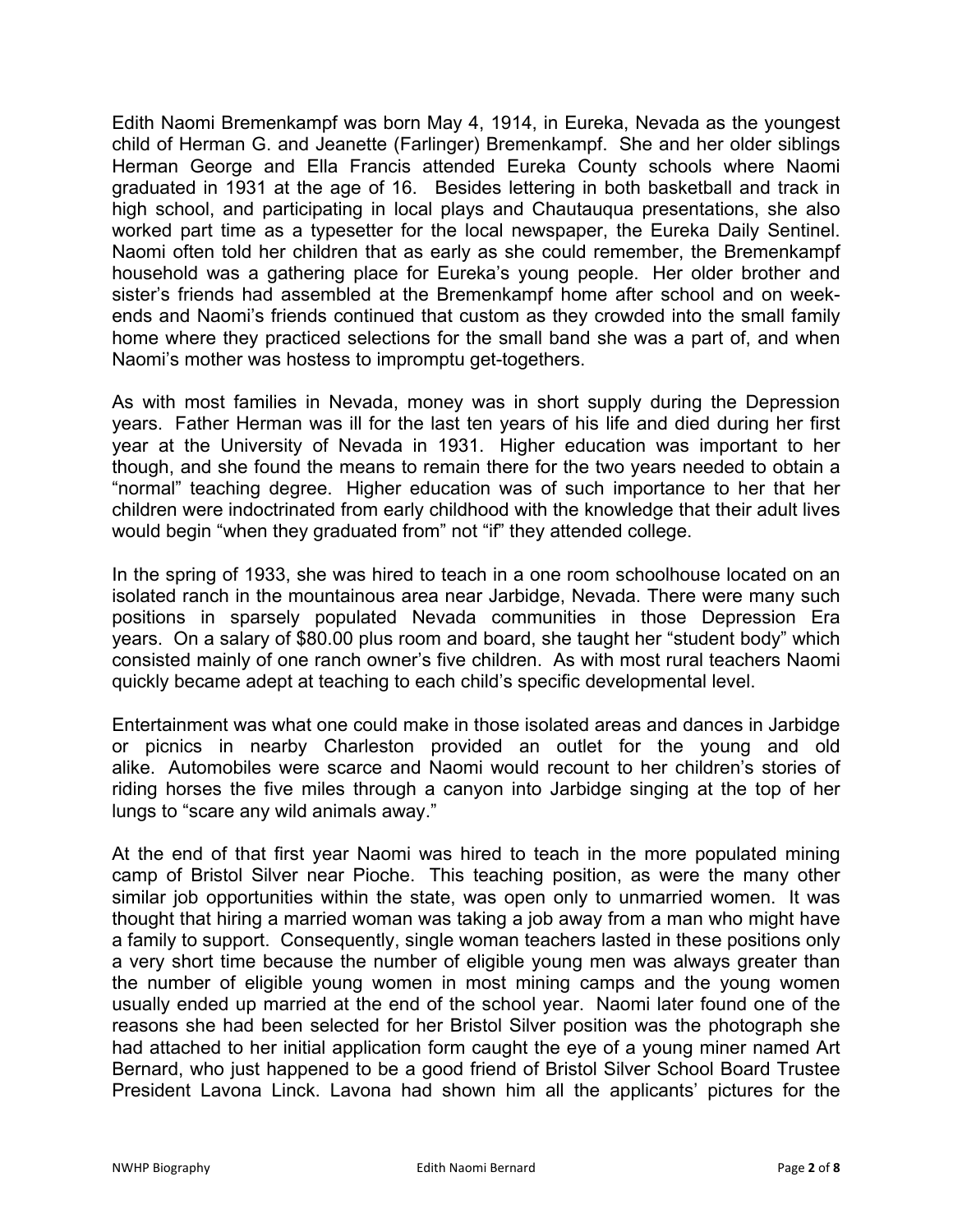coming school year, and he persuaded her to lobby the other board members to hire the good looking teacher with the "funny last name".

That teaching position came with a small cottage for the teacher which just happened to be located across the street from Art's family home. Among the fourteen Bristol students were four of Art's younger brothers and sisters. Naomi became a frequent visitor at the house across the street "tutoring" Arts younger siblings. As the months passed, it became clear to both Art's family and the other residents of Bristol that Art Bernard was definitely courting the young school "Marm", and in March of 1935 they drove to Parowan, Utah where they were secretly wed. The news however, became public knowledge when a Salt Lake City newspaper printed the news of the marriage. Finding another teacher so late in the year was a hardship for the small mining community so Naomi was allowed to complete the school year.

Son Don was born in 1936 and a daughter, Layle who died in infancy was born in 1938. The couple moved to Pioche in 1939 and then to Ely in 1940 when Art was appointed to the position of Nevada State Deputy Inspector of Mines. Daughter Marcia was added in 1942 and daughter Patricia in 1944. With the family now complete, Naomi set out to contribute her skills and time to her community. She joined the Order of Eastern Star and became the church organist for the Bartholomew Episcopal Church, as well as becoming involved in son Don's school's PTA and Cub Scout Troop. She told the author that one of her proudest community accomplishments was in helping to establish an Ely chapter of the nationally based Community Concerts Association. This subscription organization regularly brought in nationally ranked musicians to perform in Ely. Naomi's connection with that organization would follow her to Carson City.

In May of 1947, the Bernard's moved to Carson City, Nevada which was still a small town with a population of just over 4,000. By that time her children were mostly of school age and Naomi was able to become involved in various civic activities. She transferred her membership to the Carson City chapter of the Order of Eastern Star, became a member of St. Peter's Episcopal Parish and joined the Carson City Leisure Hour Club, Carson City's oldest social club. She was elected President of that organization in 1949. Also in 1949 she was appointed to a five member committee by the mayor Caro Pendergraft of Carson to examine possible sites to establish Carson City's first municipal park. A May 5, 1950, Reno Evening Gazette article lamented that, "Carson City probably enjoys the unenviable distinction of being the only capital in these United States with no park facilities." In a short history of Mills Park written by Naomi in 1995, she described the events that produced the park. The famous Virginia and Truckee Railroad which was headquartered in Carson City went out of business in 1950. The Committee identified a piece of V&T property currently a part of railroad magnate, Darius Ogden Mill's Estate as having park potential. Upon receiving a favorable response from the Mills estate, the Park Committee initiated negations to obtain the acreage which was located at the eastern edge of the city and known informally as "Foley's Forest". In 1951 the Estate sold to the City of Carson"…for and in consideration of the sum of ten dollars (\$10.00), lawful money of the United States..."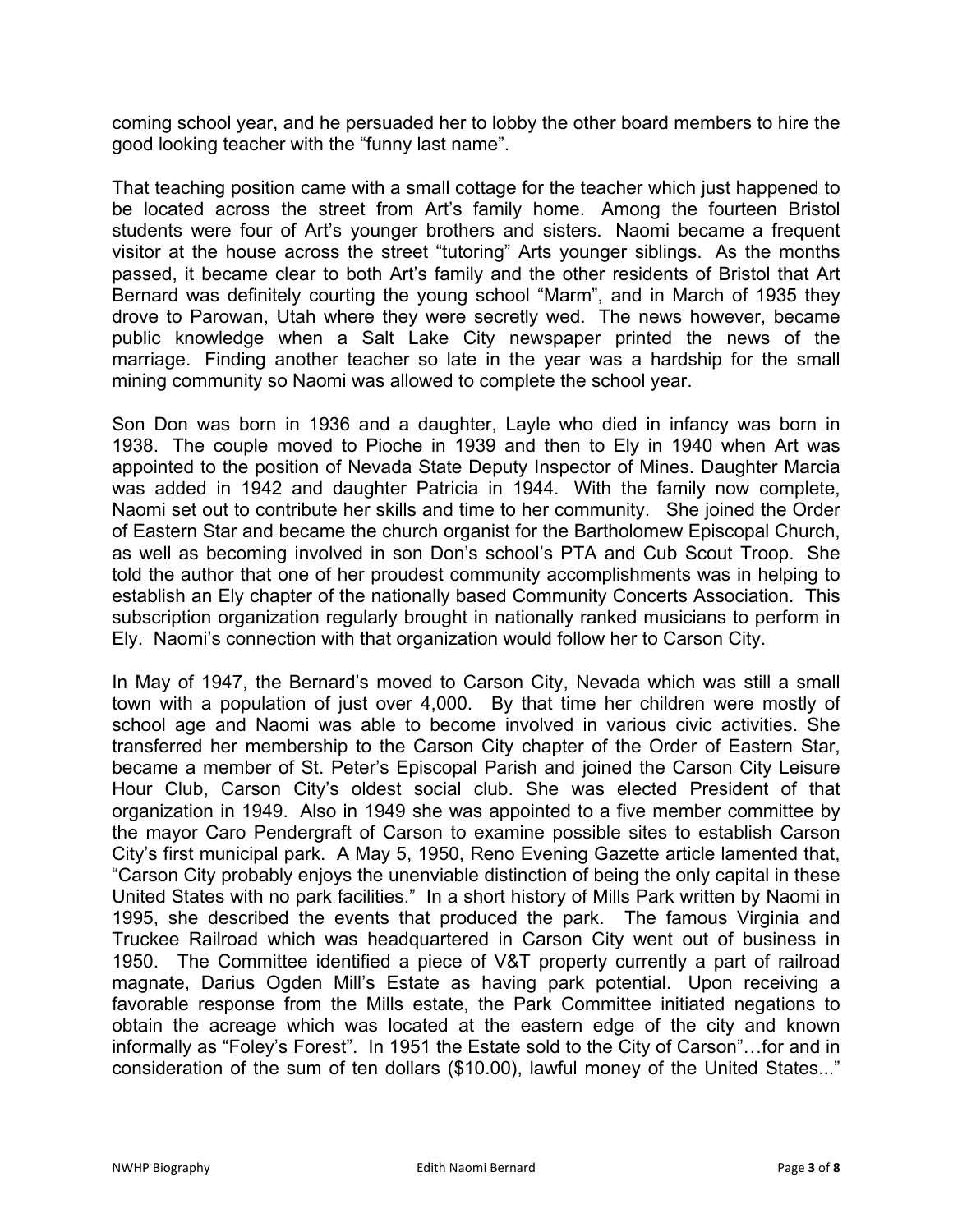approximately 50 acres for the park with the stipulation that it be known as Mill's Park in honor of its benefactor, D.O. Mills.

In 1950 Naomi continued her civic participation by serving as a 1950 Federal Census Enumerator. She also served as President of her children's Parent Teachers Organizations and was both a Brownie and Girl Scout leader.

Her husband Art, had been appointed Nevada State Warden in 1951. At that time, it was the State's sole prison institution. With the prison association, even more civic projects were to be realized. Warden Bernard allowed for the overseeing of Nevada State Prison Trustee Inmates to clear and prepare the land before construction was begun on the Mills Park facilities. Trustees also did some landscaping work around the newly built Carson Tahoe Hospital. Blood drives were organized within the prison for inmates to donate blood for the Red Cross. Inmate handiwork was donated to be used in community fundraisers for the hospital. All of these activities encouraged a pride of partnership between the prison inmates and the town in which the benefit was shared by all.

Naomi worked tirelessly for health-related issues. Carson City did not have a full service hospital until a 19 bed hospital was opened in 1949. Patients were transported to Reno hospitals by the local mortuary station wagon. That small 19 bed facility soon needed to be increased and Naomi was there to help in any way that she could. In addition to helping facilitate the prison partnership with her husband, she became a charter member of the Carson Tahoe Auxiliary in 1952. She was elected its President in 1956. One of the many important contributions of the Auxiliary was to transport blood supplies between Carson City and Reno as there was no other intercity transport service in existence during those early years. The women would make regularly scheduled trips to Reno to pick up the blood from the Reno Blood Bank and then bring it back to the Carson Tahoe Hospital for use by local physicians. Naomi's support for the hospital continued throughout her fifty plus year membership in the CTH Auxiliary. She was honored in 1999 as one of the Auxiliary founding members and the photograph of both she and her husband as long time CTH supporters was used in one of the hospital's 1999 advertising campaigns.

She took a leadership position in the fight against cancer early on. In 1953 as Ormsby County Commander of the Nevada Division of the American Cancer Society, she launched an extensive educational and service county wide program. In 1956 she was named Chairman of the newly formed local unit of that Society. She immediately set out to contact twenty-seven Ormsby County citizens to serve on the new board. Dr. Richard Petty past president of the Nevada Division of the American Cancer Society said of Naomi, "She was trained as a teacher and was well organized with anything she did. When you asked Naomi to do something, you knew that it would get done".

When husband Art was appointed Nevada State Warden, Naomi assumed the position of Nevada State Prison "matron" for the next eight years. In that position she was responsible for the daily interaction and communication between the women inmates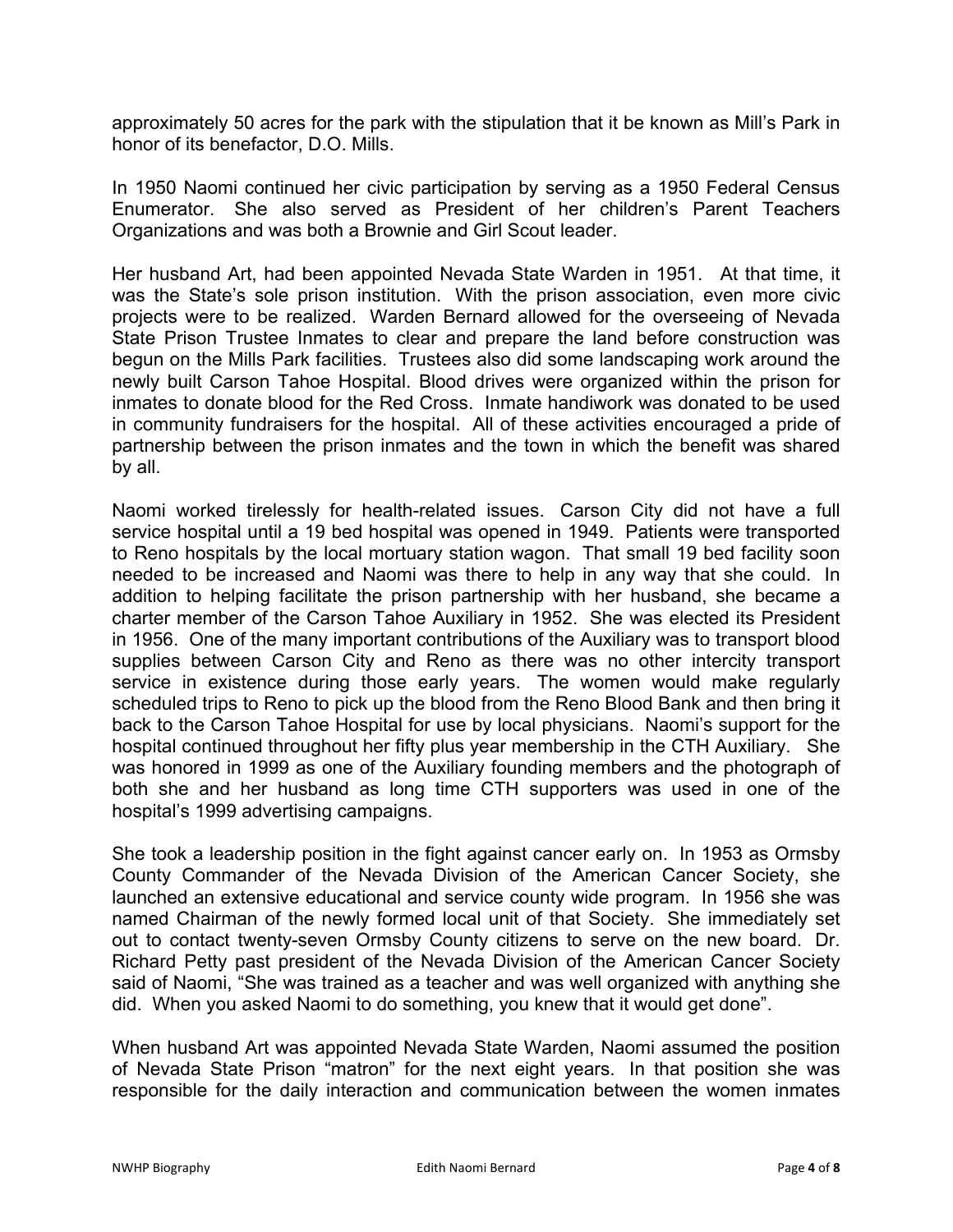and the warden, giving voice to their concerns and requests. Because of the close proximity to the institutionalized men in this old facility, these women were very limited in any type of area for physical exercise or recreation both inside and outside of their rooming areas. After the male inmates were locked down for the night and within sight of the prison guard towers, Naomi and her young daughters would often take the women inmates out of their quarters for exercise walks in the evenings alongside the road that passed by the prison Both she and her husband Warden Bernard, foresaw the inevitable growth of women inmates to the prison population because of the continuous state population growth and consequent inmate incarceration rate within the state. She lobbied with her husband within the legislative budget process, for building a new and separate women's facility next to the main prison complex – a facility that would have features for the rehabilitation of women- features not possible in the existing older prison complex. The hope of this facility was finally realized in 1965 when the new institution was completed.

Her interest in the arts continued. Naomi helped reorganize the Carson City Community Concert Association chapter which had disbanded some years before for lack of a suitable concert venue. The new association was able to obtain the use of the newly constructed Carson City Movie Theater. It had been built with stage facilities and was suitable setting for the concerts. And while adult memberships were important for the survival of the Association, Naomi believed in obtaining donated student memberships for those musically inclined school age children to attend concerts. Thus those students could experience the high degree of professional expertise by nationally acclaimed artists in both vocal and instrumental areas who were brought in to perform.

Her role in community activism in Carson City continued for the next several decades. She served as President of the Desert Garden Club; an organization dedicated to community public works projects. This group raised money for Mills Park improvements which included the planting of ornamental trees within the complex and the sponsorship of one of Carson City's first organized anti-littering programs. Naomi also participated in the hosting of the semi-annual "Legislative Wives Bridge Luncheons" which were held for the wives of State Legislators who came with their husbands to the Nevada State Legislature sessions. The Carson City women often lobbied the Legislative wives on issues important to the women's issues. Statewide and long enduring friendships were born of these functions. She became a member of P.E.O. Sisterhood, whose primary purpose was to provide educational opportunities for female students worldwide.

After retiring in 1969 as Administrative Assistant to the Carson City Superintendent of Schools, Naomi and good friend and neighbor Caroline Kelley, began to volunteer weekly at the Carson City Convalescent Center. Each Wednesday for the next fifteen years, Naomi would play the piano and both she and Caroline would sing for the residents of the long term nursing home and encourage both residents and staff to join in the sing-a-longs.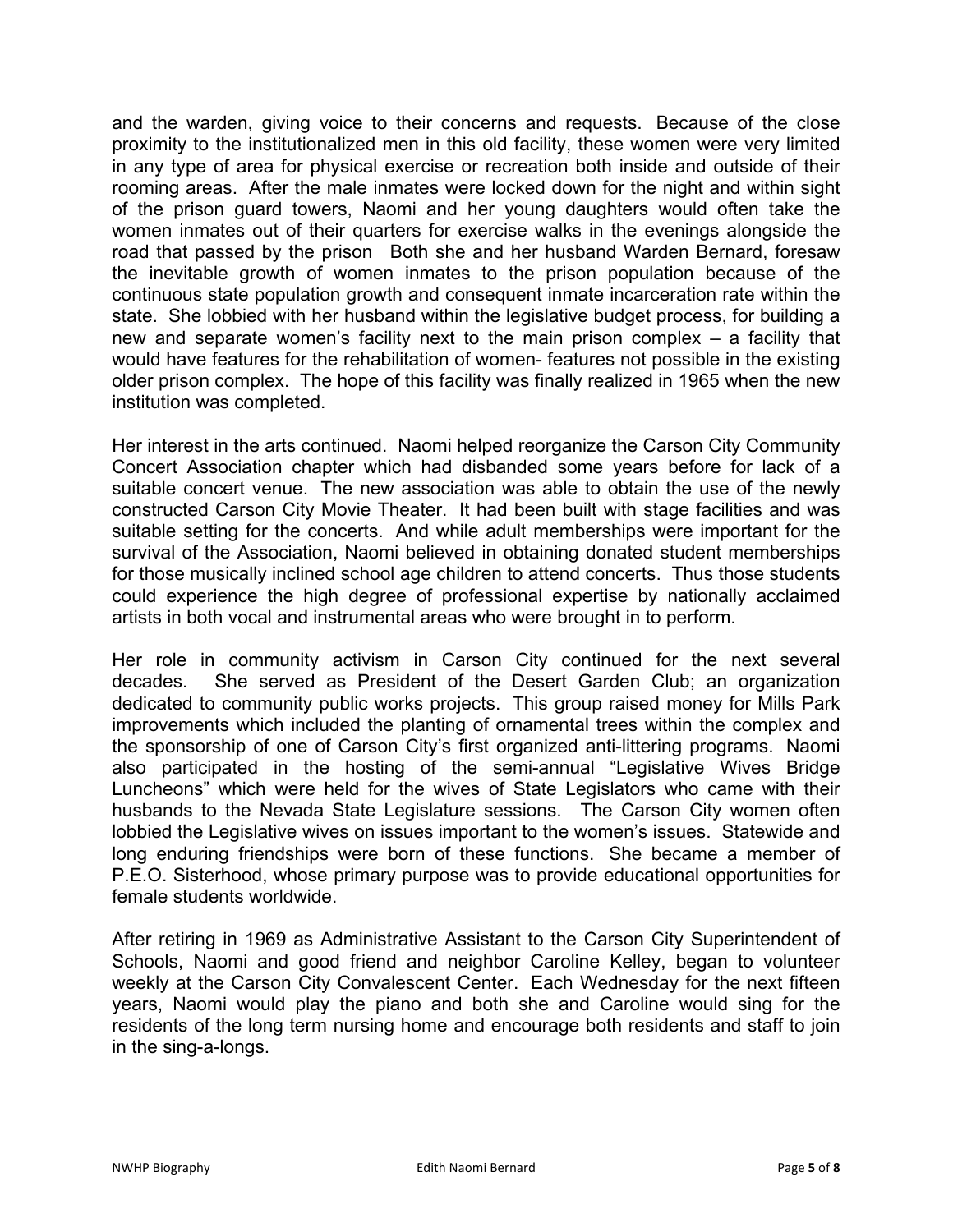Shortly after retirement, she helped save one of Carson City's most historical buildings. Her participation as charter member and subsequent officer of the Carson City Arts Alliance helped spearhead the purchase of the 1862 Tahoe Brewery building and in the process helped insure that the Carson City Brewery Arts Center became the focal point for the development of future arts in the city. This group through grants and fundraisers purchased the structure to showcase local artist' works and house working areas for painting and sculpture, in addition to the construction of a 100-seat theater dedicated for public art and presentations. The original Alliance has flourished and not only was the original building rehabilitated but in 2001 the Brewery Arts Alliance was able to purchase the adjacent former St. Theresa's Catholic Church structure. By 2006 the Brewery Art Center consisted of a two-block arts campus with performance halls, rehearsal and classroom space, an outdoor public arts plaza and an outdoor amphitheater. The two-block campus is tied together with walkways, benches and plantings.

There is an old saying that each of us should leave the world a better place for our having lived in it. Naomi's good friend Gertrude Gottschalk summed up her social contributions this way; "She was interested in anything that made the community better."

This wonderful lady passed away on April 21, 2005. She left our world a better place by her contributions to her community and to her family. Her legacy can be viewed in tangible ways such as structures and institutions as well as those intrinsic attributes that she modeled for her children, responsibility, honor and ethics. Indeed, hers is a legacy to be remembered and celebrated.

## *Researched by Patricia Bernard and written by Marcia Bernard Cuccaro Posted on website November 2010*

### **Sources of Information:**

"Play is Presented by Eureka I.O.O.F." Nevada State Journal [Reno] 30 Apr 1930:7.

"Block E. Awards." *Eureka Daily Sentinel* 6 Jun 1931:1.

"Eight Eurekans left Friday to attend school and university in Reno…" *Reno Evening Gazette* 30 Aug. 1932:2.

"Eureka Pythians Present Mother's Day Program." Nevada State Journal [Reno] 11 May 1935:3.

"Pioche Lions Form Auxiliary." *Nevada State Journal* [Reno] 12 Aug. 1937:9.

"Caliente Lodge Honors Official." *Nevada State Journal* [Reno] 3 May 1940:7.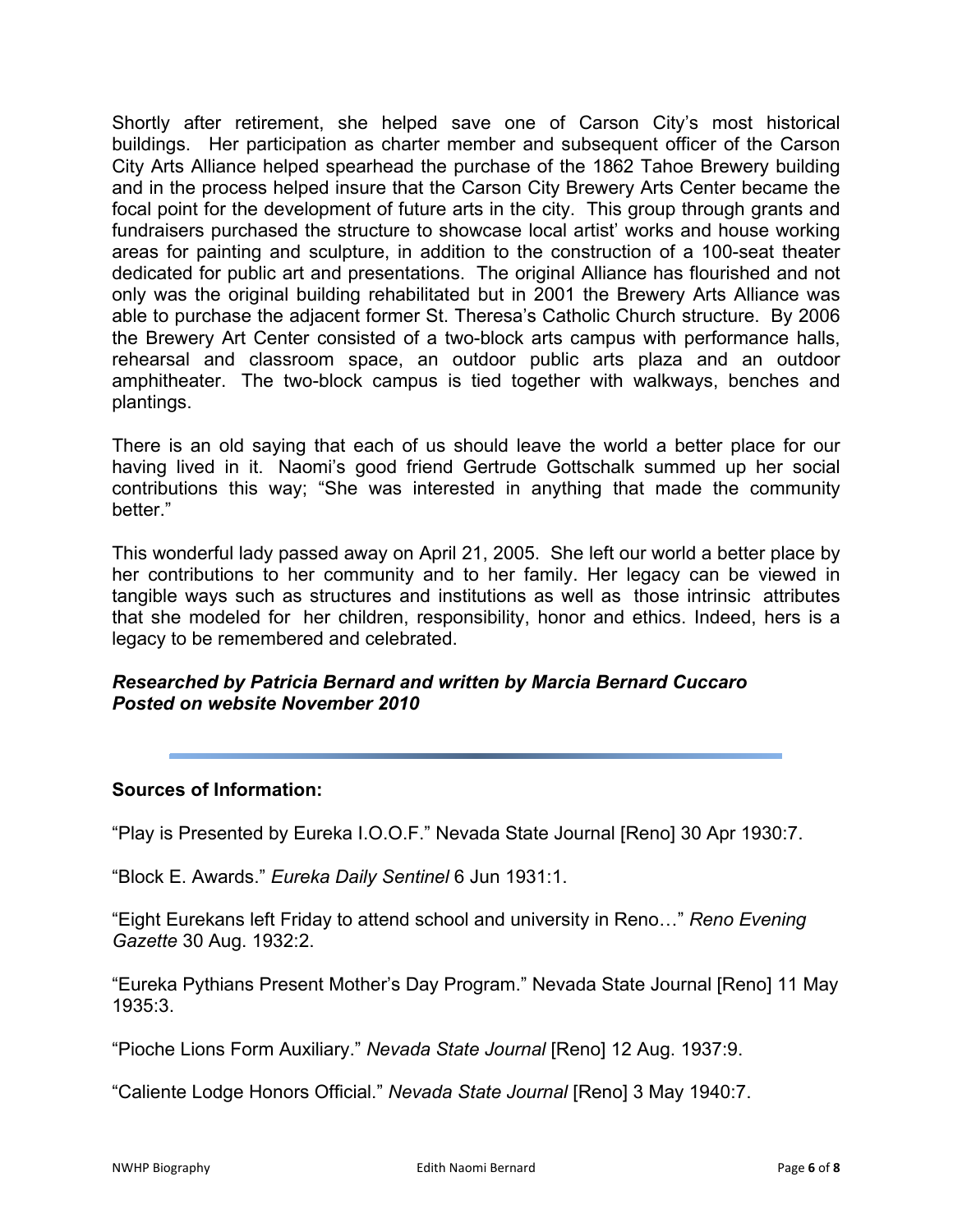"The Pioche Business and Professional Women met…" *Nevada State Journal*[Reno] 5Nov. 1940, Sec. Social Notes from Pioche:7.

"Impressive installation ceremonies…". Nevada State Journal [Reno]17 Jan. 1945 sec. Ely Social [News:3.](news:3)

"Ely Music Group Elects Officers." *Reno Evening Gazette* 14 Feb. 1947:3.

"Mrs. A.E. Bernard Is New President of Leisure Hour." *Nevada Appeal* [Carson City] 1 June 1948:1

"Park Committee to Meet Tonight." *Nevada Appeal* 3 [Carson City] 3 Aug. 1949:1.

"Census Counters Begin Decennial Survey." *Nevada Appeal* [Carson City] 1 Apr. 1950.

"Carson Given Park Land by Mills Family." *Reno Evening Gazette*, 2 Oct. 1950.

"Mrs. A.E. Bernard Named County Cancer Chairman." *Nevada State Journal* [Reno] 7 Apr.1953:1

"Girl Scout Troop Has Special Ceremony." *Nevada Appeal* [Carson City] 2 Mar. 1954.

"Legislative Wives Will Be Honored." *Nevada Appeal* [Carson City] 20 Jan. 1955.

"Anti-Litter Cans Set Out By Clubs". *Nevada Appeal* [Carson City] 14 Sept.1955.

"Ormsby County Cancer Unit Is Organized." *Reno Evening Gazette* 6 Jan. 1956:35.

"Naomi Bernard Heads Auxiliary." *Nevada Appeal* [Carson City] 14 Sept. 1956.

"Auxiliary Hears Cancer Report." *Nevada Appeal* [Carson City] 13 Feb. 1957.

"Mrs. Bernard Hostess to Legislative Wives." *Nevada Appeal* [Carson City] 14 Feb. 1957.

"Community Music Program Planned." *Nevada Appeal* [Carson City] 3 June 1957.

"Hospital Women Report on Busy Year's Program." *Nevada Appeal* [Carson City] 12 Sept. 1957.

"Concert Season to Start January 30." *Nevada Appeal* [Carson City] 29 Oct. 1957.

"Concert Presidents." Nevada Appeal [Carson City] 7 Mar. 1963.

Pochop, Marilyn. "It's all for fun." *Reno Evening Gazette* 28 Apr. 1965, sec. Capitol Notebook: 9.